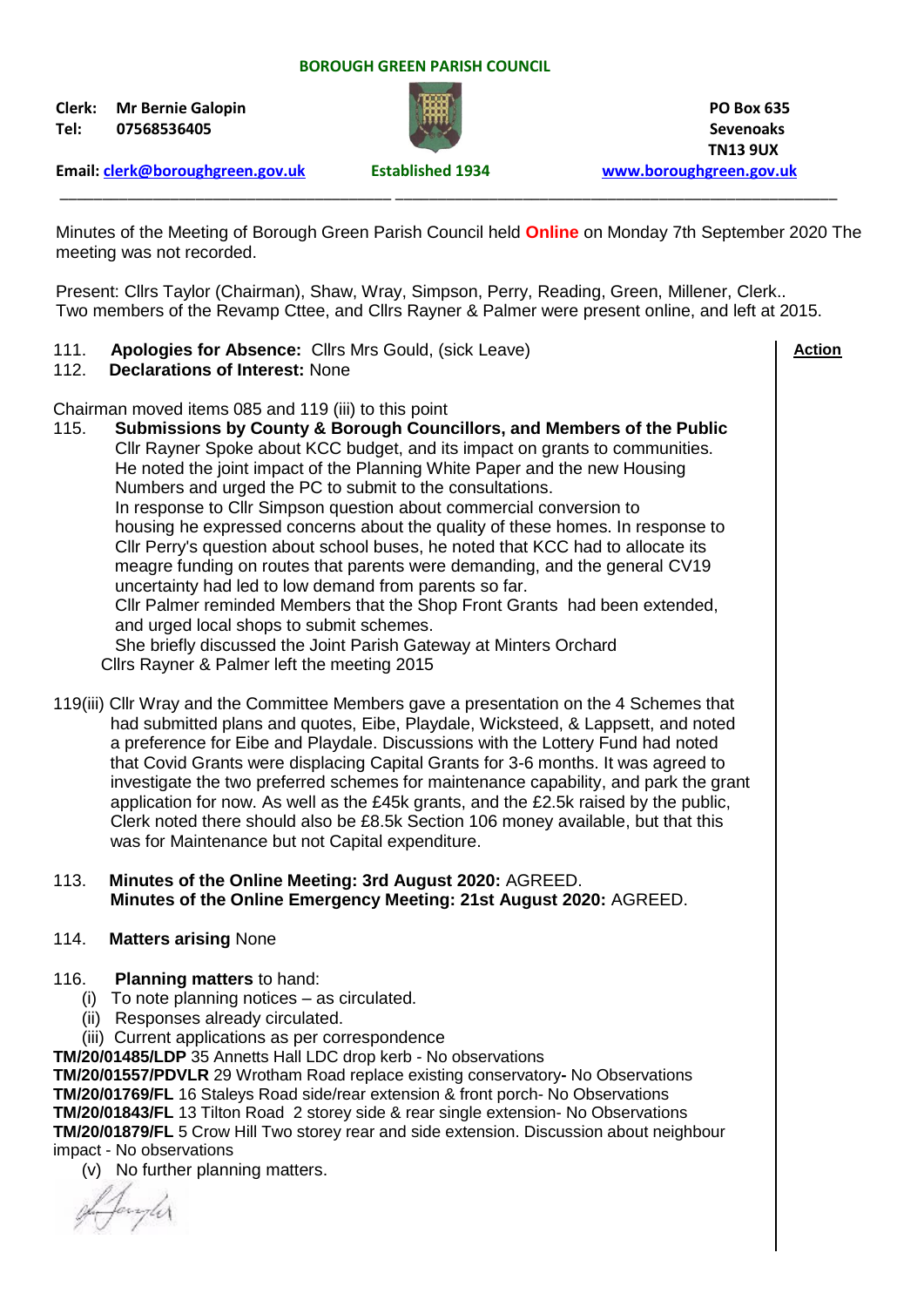|                            | Minutes 7th September 2020 Page 2.                                                                                                                                                                                                                                                                                                                                                                                                                                                                                                                                                                                                                                                                                                                                                                                                                                                                                                                                                                                                                                                                                                                                                                                                                                                                                          |                     |
|----------------------------|-----------------------------------------------------------------------------------------------------------------------------------------------------------------------------------------------------------------------------------------------------------------------------------------------------------------------------------------------------------------------------------------------------------------------------------------------------------------------------------------------------------------------------------------------------------------------------------------------------------------------------------------------------------------------------------------------------------------------------------------------------------------------------------------------------------------------------------------------------------------------------------------------------------------------------------------------------------------------------------------------------------------------------------------------------------------------------------------------------------------------------------------------------------------------------------------------------------------------------------------------------------------------------------------------------------------------------|---------------------|
| 117.                       | <b>Correspondence</b> – as circulated.                                                                                                                                                                                                                                                                                                                                                                                                                                                                                                                                                                                                                                                                                                                                                                                                                                                                                                                                                                                                                                                                                                                                                                                                                                                                                      |                     |
| 118.<br>(i)<br>(ii)<br>(v) | <b>Potters Mede Grounds and Pavilion</b><br>Quote for CCTV alteration and repair.- no report<br>To note hedge cutting. Sections missed at PM, Wrotham Rd, Rec & Conyerd Rd,<br>Contractor returning.<br>(iii) To note weedkill carried out on pitches by KGC<br>(vi) BT Contact to discuss possible contract - ongoing<br>Contact BGJFC and discuss Women's club. The PC support the idea, but why<br>hasn't the PC been notified, and who is paying?<br>No other action required.                                                                                                                                                                                                                                                                                                                                                                                                                                                                                                                                                                                                                                                                                                                                                                                                                                          | Chair               |
| 119.<br>(i)<br>(ii)        | <b>Recreation Ground:</b><br>Children's play area now open with Social Distancing.<br>Repair of public toilet lock – ordered.<br>(iv) Sewage breakout - recreation ground and carpark progress. Chairman is unable to<br>get any answers from Southern Water, TMBC Leader assisting<br>(v) Tree overhanging Harrison Rd, Treeability to investigate and advise<br>(vi) Basketball hoops will be installed Wednesday.<br>No other action required.                                                                                                                                                                                                                                                                                                                                                                                                                                                                                                                                                                                                                                                                                                                                                                                                                                                                           | Chair<br>Groundsman |
| 120<br>(i)                 | <b>Village Enhancements:</b><br>Isles Quarry East land transfer - Chairman noted culvert works progress and<br>meeting Canham to discuss landscaping.<br>Gateway progress - Cllr Wray reported Contractor has once fence section left,<br>(ii)<br>(A25South pending). Use this Section at Platt. It was decided to mount AONB signs<br>directly on Fences, except at A227N where it would be sited North of Horsefield<br>entrance<br>(iii) (iv) A25S hedge - awaiting fencing extension, hedge quotes & expert opinions<br>Being sought. Chairman & Clerk agree a "thawing" in the relationship.<br>(v) Agreed to install final AONB sign on Darkhill Rd, and to progress a joint Gateway<br>with Platt PC.<br>(vi) Decision that Electric Charging points scheme be recommended for the Western<br><b>Rd Carpark</b>                                                                                                                                                                                                                                                                                                                                                                                                                                                                                                      | Chair               |
| 121.<br>(i)                | <b>Financial Matters:</b><br>Chairman offered thanks to the Clerk, Mrs Lesley Cox and the auditor for their<br>sterling efforts in rebuilding the accounts achieving an exemplary Audit Report<br>Clerk outlined slow progress with setting up new bank account, to ensure £85K<br>FSCS limit per bank. Metro & Union were being considered<br>To accept Independent Internal Audit report 19/20. AGREED<br>(ii)<br>(iii)<br>AGAR public response consultation running.- NOTED<br>To Note budget/precept 20/21/Financial Analysis 20/21-.NOTED<br>(iv)<br>To approve Financial Regulations Aug 20.- AGREED<br>(v)<br>(vi) To approve Internal Financial Controls Aug 20 - AGREED<br>(vi) .To note all accounts digitised and back up arrangements- NOTED<br>(vii) Clerk to present Bank Reconciliations as at 31.08.20 - These will now be a<br>monthly feature of the financial report, together with a 3 monthly budget analysis.<br>(viii) Agreed to authorise the Clerk to pay monthly salaries, HMRC and Pensions<br>online on the appropriate dates, and that this confirms with our Internal Controls<br>policy<br>Items (ii), (v), (vi) & (viii) Proposed Chairman, Sec Cllr Perry - unanimous<br>Cllr Wray to liaise with Clerk to identify further possible banks to ensure<br>(ix)<br>compliance with FSCS rules | <b>Clerk</b>        |

 $\overline{\phantom{a}}$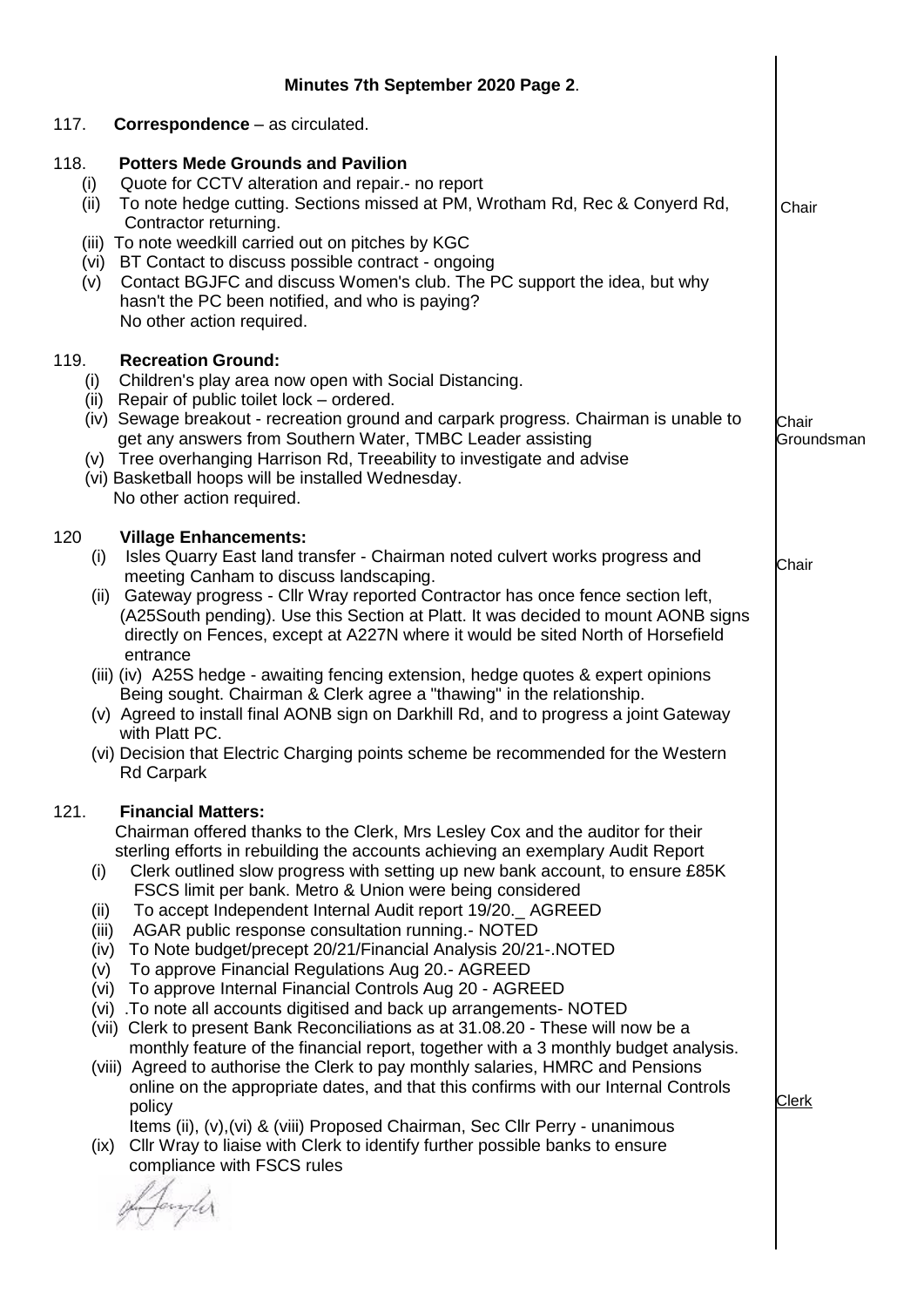| 122                | Minutes 7th September 2020 Page 3<br><b>Website Accessibility, Compliance &amp; Risk:</b><br>(i) To agree updated documents as circulated:<br>(a) Standing Orders Aug 20.- AGREED<br>(b) Risk Assessment Aug 20 - AGREED<br>(c) Data Privacy, Use & Retention Aug 20 - AGREED<br>Items (a), (b) and (c) proposed by Chairman, Sec Cllr Millener, unanimous<br>(d). To note all new documents uploaded - NOTED<br>(e). To Note Public Zoom access via email. - NOTED<br>The approved 6 documents noted above are Work in Progress, and will be subject to<br>regular updates, at the very least annually. Cllr Simpson to assist Clerk in identifying<br>other areas requiring inclusion in the Risk Register                                                                                                                                                                                                |                                             | Clerk<br><b>Cllr Simpson</b> |  |  |  |
|--------------------|-------------------------------------------------------------------------------------------------------------------------------------------------------------------------------------------------------------------------------------------------------------------------------------------------------------------------------------------------------------------------------------------------------------------------------------------------------------------------------------------------------------------------------------------------------------------------------------------------------------------------------------------------------------------------------------------------------------------------------------------------------------------------------------------------------------------------------------------------------------------------------------------------------------|---------------------------------------------|------------------------------|--|--|--|
| 123<br>(i)         | <b>T&amp;MBC Local Plan:</b><br>To note Southern Water's Sewage Plan for Borough Green. Chairman thanked Cllr<br>Perry for his detailed research, and that the results had been passed to the<br>Planning Team.<br>No action required.                                                                                                                                                                                                                                                                                                                                                                                                                                                                                                                                                                                                                                                                      |                                             | <b>Chair</b>                 |  |  |  |
| 124<br>(i)         | <b>Highways and Streetlighting:</b><br>Annual lighting contract with Streetlighting in progress<br>(v) Progress on blocked drains. Matter raised at PPP, and SW will be called in again.<br>KCC have responded to our village gully survey and flooding hotspots by multiple<br>inspections, and a start to clearing blocked drains. Despite constant contact, still<br>no answer from SW regarding Rec carpark high pressure line fault, and<br>resurfacing. Carpark remains closed. Concerns raised about impossible pedestrian<br>access for the elderly<br>(iii) To note decisions at Emergency Parish Council meeting, re road signs, blocked<br>drains, & resurfacing. Chairman reported instant action by KCC to prevent the "DIY"<br>solution agreed. Quarry Hill roundabout and 20 mph schemes progressing, Council<br>will press KCC hard for QH &.5 tonne limit and A25 Darkhill 40mph. Chairman |                                             |                              |  |  |  |
|                    | meeting KCC Engineer to walk the village 22nd<br>No further action required.                                                                                                                                                                                                                                                                                                                                                                                                                                                                                                                                                                                                                                                                                                                                                                                                                                |                                             | Chair                        |  |  |  |
| 125<br>(i)<br>(ii) | <b>Sandpits Quarries and Landfills:</b><br>Chairman meeting Ops Director H+H 16 Sept. Council wanted issues raised- HGV<br>speed and routing, light, steam and dust pollution, block debris on roads, sweeping<br>regime<br>To note slow progress by KCC/TMBC enforcement, and deep suspicions about<br>BGSP proposed Lawful Development certificate<br>No action required                                                                                                                                                                                                                                                                                                                                                                                                                                                                                                                                  |                                             |                              |  |  |  |
| 126.<br>(i)        | <b>BMPOS:</b><br>Chairman noted possible construction of visitor lay-by, and tree damage to<br>Openreach cables<br>No action required                                                                                                                                                                                                                                                                                                                                                                                                                                                                                                                                                                                                                                                                                                                                                                       |                                             |                              |  |  |  |
| 127                | <b>Payments List (Cheques/Bank Payments):</b> To approve payments as listed and<br>circulated to all Cllrs.                                                                                                                                                                                                                                                                                                                                                                                                                                                                                                                                                                                                                                                                                                                                                                                                 |                                             |                              |  |  |  |
|                    | <b>Online Payments</b>                                                                                                                                                                                                                                                                                                                                                                                                                                                                                                                                                                                                                                                                                                                                                                                                                                                                                      |                                             |                              |  |  |  |
|                    | Salarys paid 28 July 2020<br>£3615.05 Staff<br>£ 227.67 FM Taylor Xs app 3/8 (paid 17/8 test BACS Aug pmnt)<br>Prior approval for wages 28/9/2020<br>Prior Approval HMRC/KCC 19/9/2020<br>£1390.36 HMRC Aug/Sept Online failed see chq 4401<br>£ 993.28 KCC Pensions                                                                                                                                                                                                                                                                                                                                                                                                                                                                                                                                                                                                                                        | Approved<br>& Signed<br>S Gould<br>M Taylor |                              |  |  |  |
|                    |                                                                                                                                                                                                                                                                                                                                                                                                                                                                                                                                                                                                                                                                                                                                                                                                                                                                                                             |                                             |                              |  |  |  |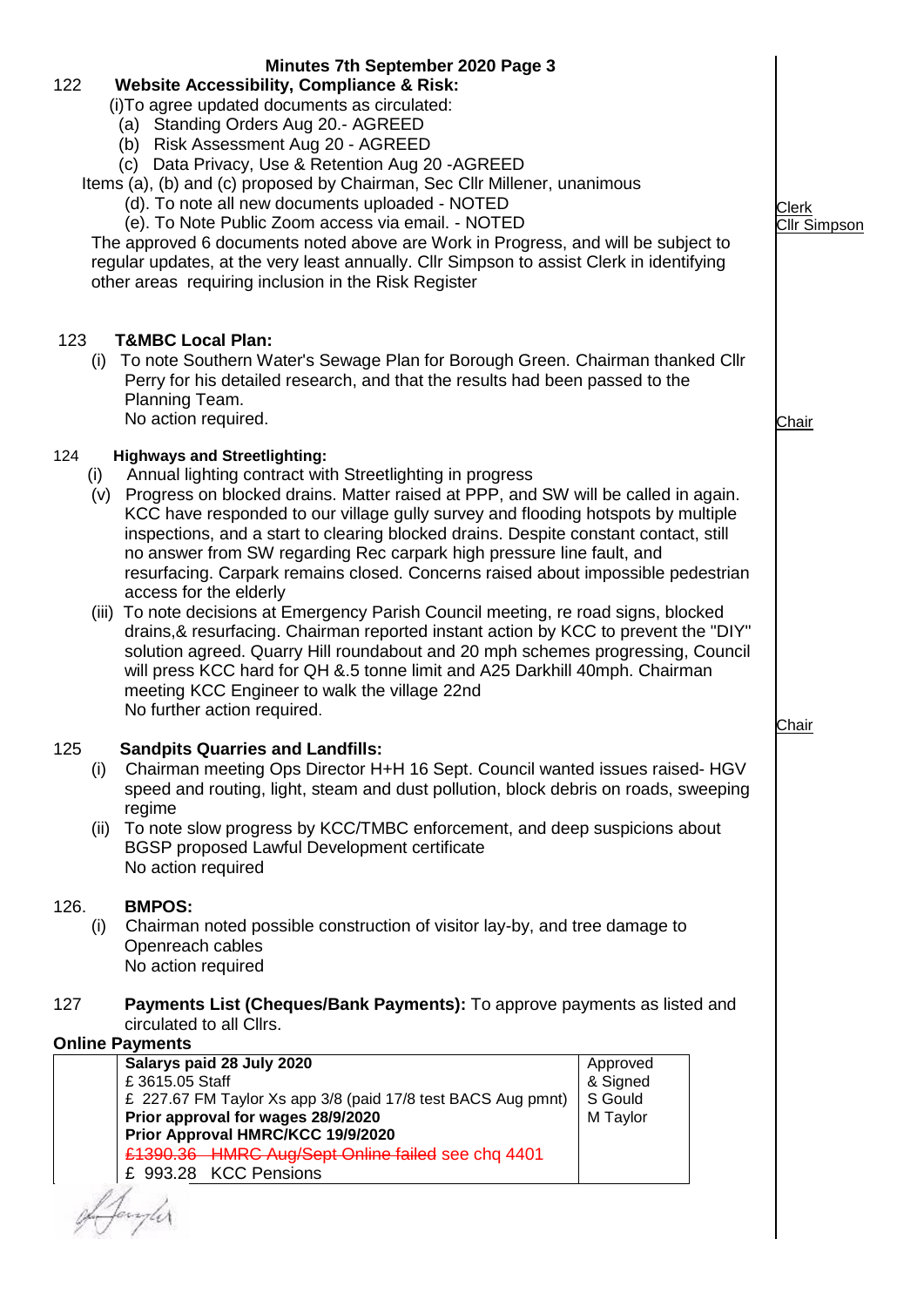#### **Minutes 7th September 2020 Page 4**

## **Cheques for approval**

| chq  | <b>Current for payment</b>                                | Cheques for  |
|------|-----------------------------------------------------------|--------------|
| 4389 | £ 500.40 Southern Counties Fencing 3809 A25 Fence gateway | approval and |
| 4390 | £3276.00 CJS Plants 2188 Hanging baskets                  | signature    |
| 4391 | £ 499.00 Godfreys 42912 Stihl hedgecutter & battery       | S Millener   |
| 4392 | £ 624.30 DJ Buckett Audit 1193                            | M Taylor     |
| 4393 | £1008.00 Tyrrell Fencing 25655 Gateways 1xA25, 2xA227     |              |
| 4394 | £ 175.89 Wrotham PC 162 Skatepark                         |              |
| 4395 | £ 552.00 K Clarke PM weedkill 1152                        |              |
| 4396 | £ 450.00 Lesley Cox July Accounts 072001                  |              |
| 4397 | 8.35 Kent Ali 12640 1/9<br>£                              |              |
| 4498 | £ 972.00 Lanes Drains PM 2471936                          |              |
| 4399 | £ 260.40 Kent Garden Machinery Ride-on rep                |              |
| 4400 | £ 70.66 R Springett Xs                                    | MT, SG, SM   |
| 4401 | £1390.36 HMRC Aug Online failed                           |              |

### **Direct Debits** from Statement

| £ $20.40$ | Wex Fuel 3/8                | S Gould  |
|-----------|-----------------------------|----------|
| £ 40.32   | Castle water 3/8            | M Taylor |
| £ 94.78   | Wex Fuel 10/8               |          |
| £ 57.00   | TMBC rates 10/8             |          |
| £ 10.79   | Zen emails 31088960         |          |
| £ 13.00   | <b>EDF 17/8</b>             |          |
| £338.00   | EDF 20/8                    |          |
| £291.60   | ADL Ford Lease 26/6         |          |
| £ 85.00   | Wex Fuel 24/8               |          |
| $£$ 41.11 | Castle Water 28/8           |          |
|           | Invoice, no DD on statement |          |
|           | £301.32 ADL Ford Lease      |          |
|           | £469.14 Eon Streetlighting  |          |
|           | £109.92 BT Internet PM      |          |

**Reconciliations**

**Receipts & returns & Invoices raised** 6/8 WPC online Skatepark £ 21.90 EDF Rec Credit £1000.00 TMBC Grant 21/8 £9000.00 TMBC Grant 26/8 £ 166.00 Tennis Court Cash Nisa + FMT - FMT cheque1622 (Noted)

Proposed Cllr Perry, Sec Cllr Simpson - agreed unanimously

## 128. **Written reports:** None

#### 129. **Future dates:**

- (i) Date of Next Meeting: **Monday 5th October 2020 7.30pm** online via Zoom, subject to change if isolation rules are removed, public meeting in the Annexe to The Church of the Good Shepherd.
- (ii) The Parish Office will not be open on Saturday 3rd Oct. Annual Parish Council meeting **Deferred.** Parish Annual Meeting **Deferred.**

 At other times, appointments can be arranged to meet the Clerk, queries raised or ideas exchanged using the contact details above.

130. **Exclusion of Public and Press:** There were no items for Part 2 Chairman closed the meeting at 22.43

Afangler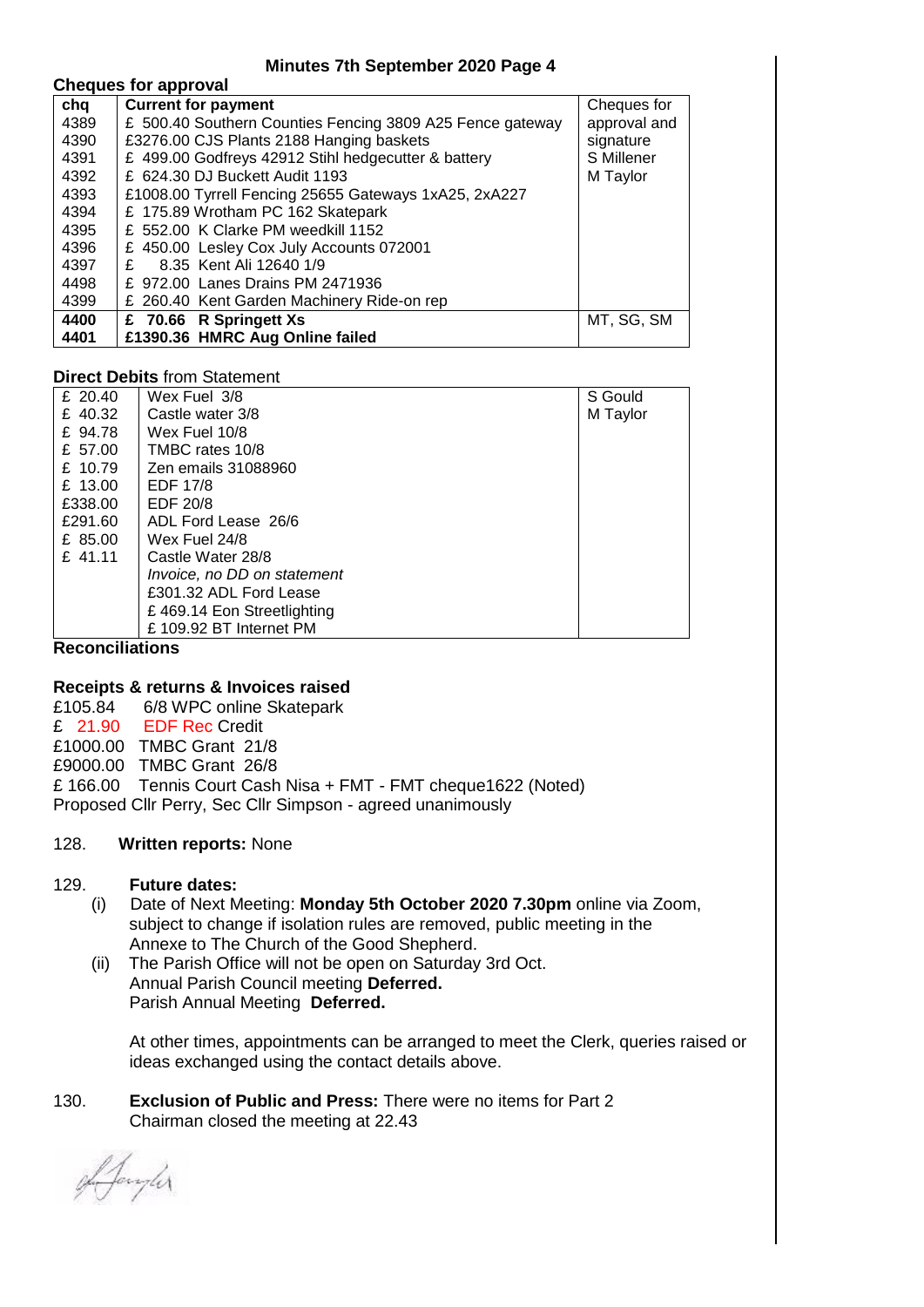# **Appendix 1**

| Date: 07/09/2020<br>Time: 14:19:56 |                                         |            | <b>Borough Green Parish Council</b><br><b>Bank Reconciliation</b> |                 | Page: 1 |
|------------------------------------|-----------------------------------------|------------|-------------------------------------------------------------------|-----------------|---------|
| <b>Bank Ref:</b>                   | 1200                                    |            | Date To:                                                          | 31/08/2020      |         |
| <b>Bank Name:</b>                  | <b>Bank Current Account</b>             |            | <b>Statement Ref:</b>                                             | 1200 2020-08-31 |         |
| Pound Sterling<br><b>Currency:</b> |                                         |            |                                                                   |                 |         |
|                                    | Balance as per cash book at 31/08/2020: |            |                                                                   |                 | 51.53   |
| <b>Add: Unpresented Payments</b>   |                                         |            |                                                                   |                 |         |
| <b>Tran No</b>                     | Date                                    | Ref        | <b>Details</b>                                                    | £               |         |
| 487                                | 31/08/2020                              | 4388       | Purchase Payment                                                  | 8.47            |         |
| 489                                | 31/08/2020                              | 4383       | Purchase Payment                                                  | 40.00           |         |
|                                    |                                         |            |                                                                   |                 | 48.47   |
| <b>Less: Outstanding Receipts</b>  |                                         |            |                                                                   |                 |         |
| <b>Tran No</b>                     | Date                                    | <b>Ref</b> | <b>Details</b>                                                    | £               |         |
|                                    |                                         |            |                                                                   |                 | 0.00    |
| <b>Reconciled balance:</b>         |                                         |            |                                                                   |                 | 100.00  |
| <b>Balance as per statement:</b>   |                                         |            |                                                                   |                 | 100.00  |
| Difference:                        |                                         |            |                                                                   |                 | 0.00    |

# **Appendix 2**

| 07/09/2020<br>Date:<br>Time: 13:47:36 |                                         | Page: | $\mathbf{1}$   |          |                                       |            |  |  |  |
|---------------------------------------|-----------------------------------------|-------|----------------|----------|---------------------------------------|------------|--|--|--|
| <b>Bank Ref:</b>                      | 1201                                    |       |                | Date To: | 31/08/2020                            |            |  |  |  |
| <b>Bank Name:</b>                     | <b>Business Reserve Account 1</b>       |       |                |          | <b>Statement Ref: 1201 2020-08-31</b> |            |  |  |  |
| <b>Currency:</b>                      | Pound Sterling                          |       |                |          |                                       |            |  |  |  |
|                                       | Balance as per cash book at 31/08/2020: |       |                |          |                                       |            |  |  |  |
| <b>Add: Unpresented Payments</b>      |                                         |       |                |          |                                       |            |  |  |  |
| <b>Tran No</b>                        | Date                                    | Ref   | <b>Details</b> |          | £                                     |            |  |  |  |
|                                       |                                         |       |                |          |                                       | 0.00       |  |  |  |
|                                       | <b>Less: Outstanding Receipts</b>       |       |                |          |                                       |            |  |  |  |
| <b>Tran No</b>                        | Date                                    | Ref   | <b>Details</b> |          | £                                     |            |  |  |  |
|                                       |                                         |       |                |          |                                       | 0.00       |  |  |  |
| <b>Reconciled balance:</b>            |                                         |       |                |          |                                       | 157,922.70 |  |  |  |
| <b>Balance as per statement:</b>      |                                         |       |                |          |                                       | 157,922.70 |  |  |  |
| Difference:                           |                                         | 0.00  |                |          |                                       |            |  |  |  |

Afangler